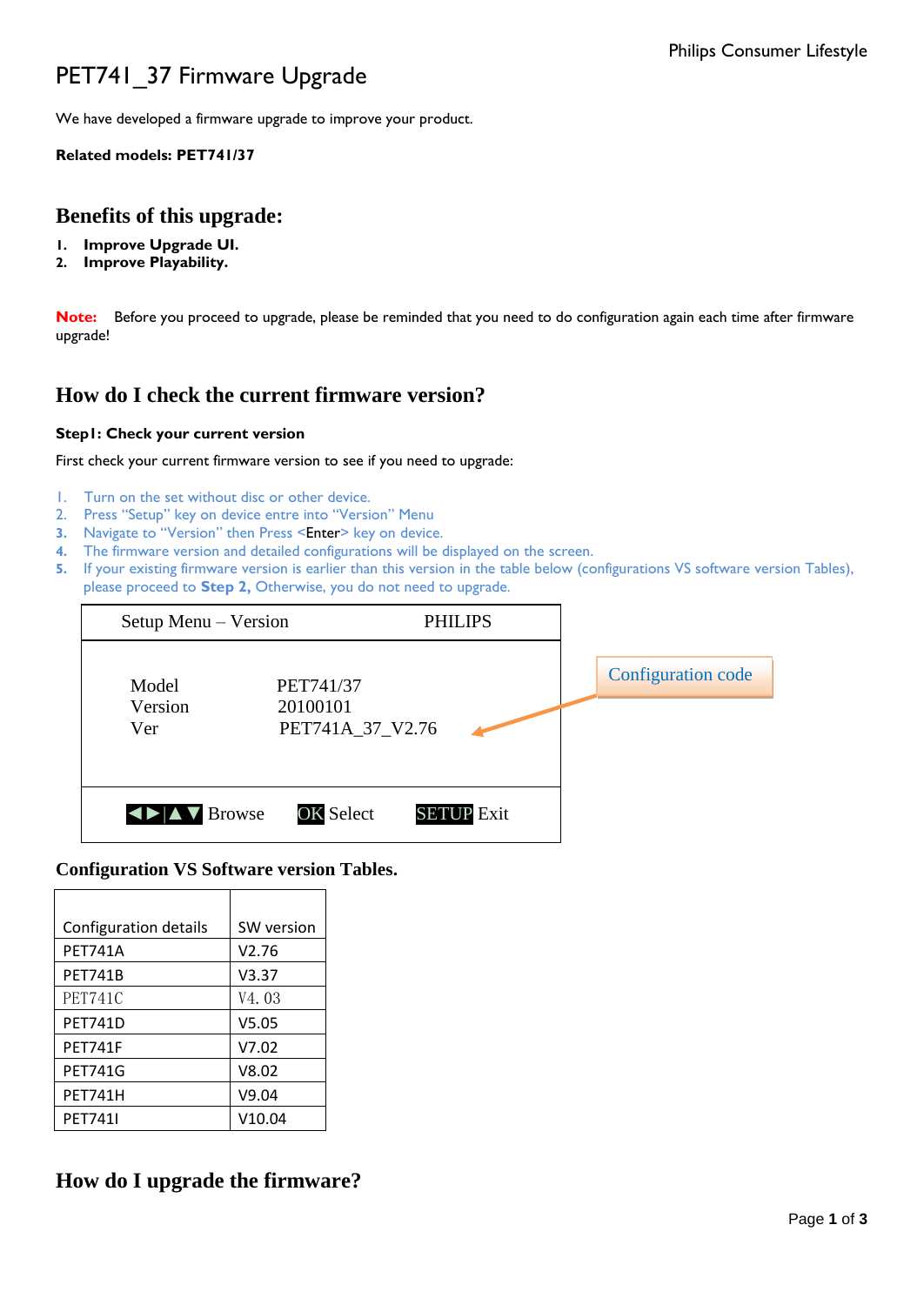### **Step2: Download firmware upgrade**

Click the link to download the new firmware package on your computer. The package is compressed into a single ZIP archive.

### *Step3: Transferring firmware on to CD-ROM*

- *1. Extract the firmware upgrade files from the ZIP archive:*
- *2. Rewrite the extracted files in CD. Note: ZIP file will not be readable on the set*

#### **Step4: Upgrading the firmware of your DVD player**

- **1.** Power up the Portable DVD and insert the CD.
- **2.** The Portable DVD will search for the upgrade files. Once the files have been recognized the player will show a confirmation screen requesting to start the upgrade:

|                                                    | <b>SW Version</b> |
|----------------------------------------------------|-------------------|
| <b>SMART UPGRADE</b><br><b>UPGRADE TO PET741_?</b> |                   |
| $<\!\!NO\!\!>$<br>$<$ YES:                         |                   |
|                                                    |                   |

**3.** Press **<ENTER>** Key on device and start to upgrade.

**Note:** Do not press any buttons or interrupt the mains supply during the upgrading process, otherwise the player may become defective.

**4.** During the upgrading process, the screen will display the message:

#### **Note: During upgrading the set, do not power off**

**5.** When the upgrading is completed, the Portable DVD will automatically restart.

#### **Step5: Confirm successful upgrade**

- **1.** After the set automatically restart, Press **<SETUP>** on the unit, navigate to "General" → "Factory settings" →"Restore" and press **<OK>** on the unit. After then repeat **Step 1** to verify if the new firmware is correctly upgraded.
- **2.** If you do not see the latest firmware is being upgraded, **repeat Step4** and **Step5**

### **Firmware Upgrade History**

**V2.76**